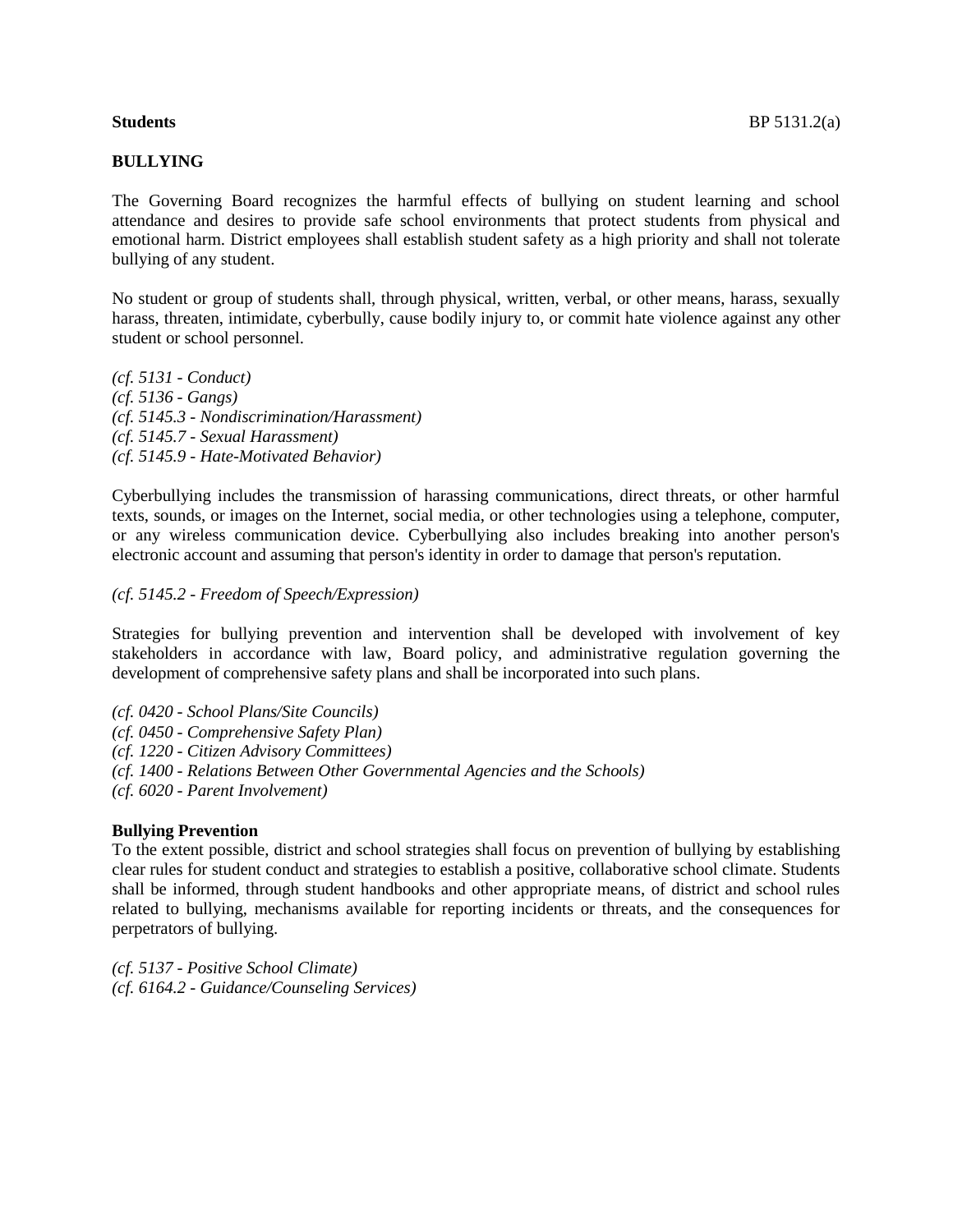## **BULLYING** (continued) BP 5131.2(b)

The district may provide students with instruction, in the classroom or other educational settings, that promotes effective communication and conflict resolution skills, social skills, character/values education, respect for cultural and individual differences, self-esteem development, assertiveness skills, and appropriate online behavior.

*(cf. [6163.4](http://www.gamutonline.net/displayPolicy/796549/5) - Student Use of Technology) (cf. [6142.8](http://www.gamutonline.net/displayPolicy/152423/5) - Comprehensive Health Education) (cf. [6142.94](http://www.gamutonline.net/displayPolicy/591164/5) - History-Social Science Instruction)* 

School staff shall receive related professional development, including information about early warning signs of harassing/intimidating behaviors and effective prevention and intervention strategies.

*(cf. [4131](http://www.gamutonline.net/displayPolicy/347871/5) - Staff Development) (cf. 4231 - Staff Development) (cf. [4331](http://www.gamutonline.net/displayPolicy/152409/5) - Staff Development)* 

Based on an assessment of bullying incidents at school, the Superintendent or designee may increase supervision and security in areas where bullying most often occurs, such as classrooms, playgrounds, hallways, restrooms, cafeterias.

## **Intervention**

Students are encouraged to notify school staff when they are being bullied or suspect that another student is being victimized. In addition, the Superintendent or designee shall develop means for students to report threats or incidents confidentially and anonymously.

School staff who witness bullying shall immediately intervene to stop the incident when it is safe to do so. (Education Code [234.1\)](http://www.gamutonline.net/displayPolicy/460631/5)

As appropriate, the Superintendent or designee shall notify the parents/guardians of victims and perpetrators. He/she also may involve school counselors, mental health counselors, and/or law enforcement.

### **Complaints and Investigation**

Students may submit to a teacher or administrator a verbal or written complaint of conduct they consider to be bullying. Complaints of bullying shall be investigated and resolved in accordance with site-level grievance procedures specified in AR 1312.3 - Uniform Complaint Procedures.

## *(cf. [1312.3](http://www.gamutonline.net/displayPolicy/796498/5) - Uniform Complaint Procedures)*

When a student is reported to be engaging in bullying off campus, the Superintendent or designee shall investigate and document the activity and shall identify specific facts or circumstances that explain the impact or potential impact on school activity, school attendance, or the targeted student's educational performance.

When the circumstances involve cyberbullying, individuals with information about the activity shall be encouraged to save and print any electronic or digital messages sent to them that they feel constitute cyberbullying and to notify a teacher, the principal, or other employee so that the matter may be investigated.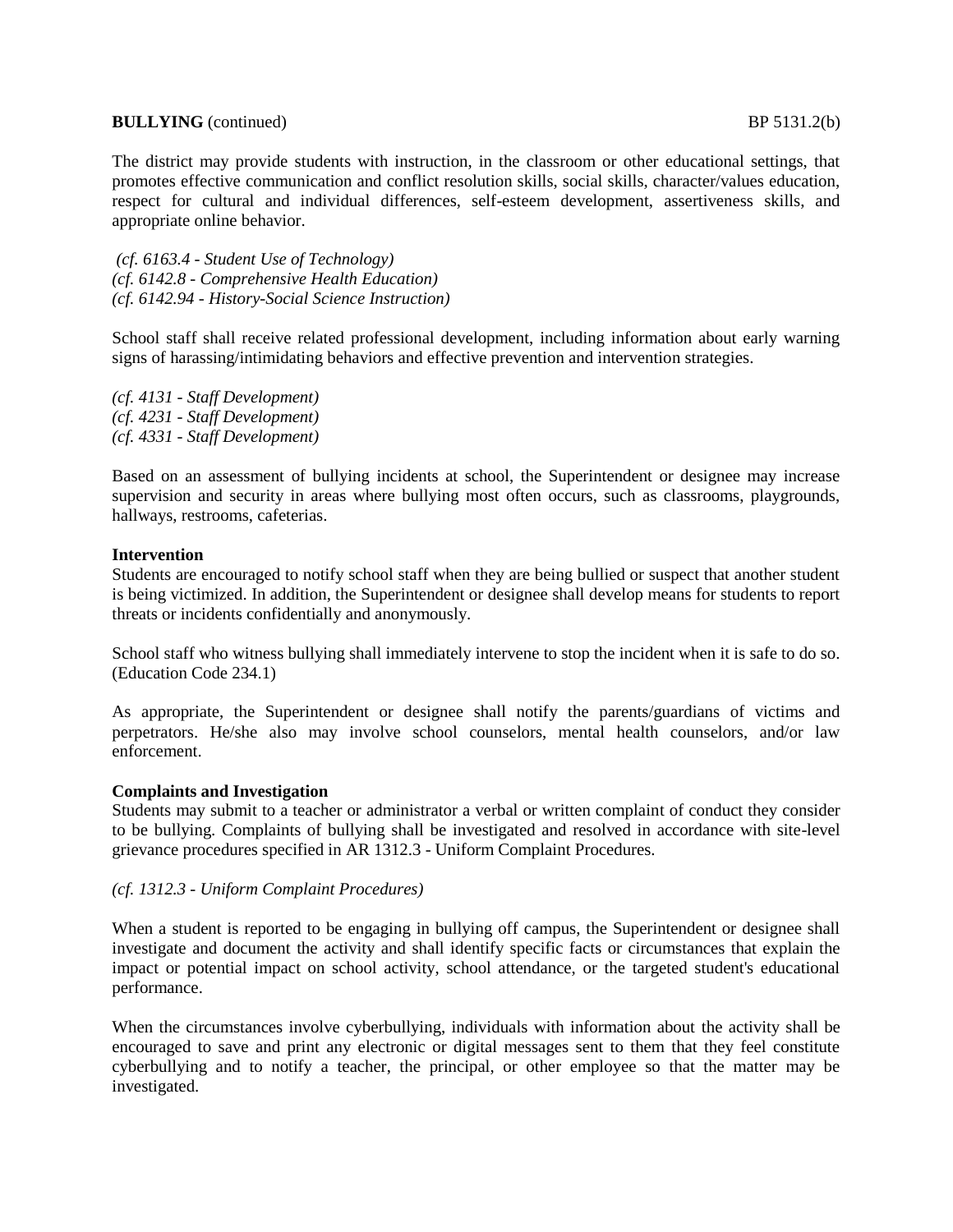## **BULLYING** (continued) BP 5131.2(c)

When a student uses a social networking site or service to bully or harass another student, the Superintendent or designee shall file a request with the networking site or service to suspend the privileges of the student and to have the material removed.

# **Discipline**

Any student who engages in bullying on school premises, or off campus in a manner that causes or is likely to cause a substantial disruption of a school activity or school attendance, shall be subject to discipline, which may include suspension or expulsion, in accordance with district policies and regulations.

*(cf. [5138](http://www.gamutonline.net/displayPolicy/390726/5) - Conflict Resolution/Peer Mediation) (cf. [5144](http://www.gamutonline.net/displayPolicy/152109/5) - Discipline) (cf. [5144.1](http://www.gamutonline.net/displayPolicy/796541/5) - Suspension and Expulsion/Due Process) (cf. [5144.2](http://www.gamutonline.net/displayPolicy/152362/5) - Suspension and Expulsion/Due Process (Students with Disabilities)) (cf. [6159.4](http://www.gamutonline.net/displayPolicy/347870/5) - Behavioral Interventions for Special Education Students)* 

# *Legal Reference:*

*EDUCATION CODE [200-](http://www.gamutonline.net/displayPolicy/138754/5)[262.4](http://www.gamutonline.net/displayPolicy/138778/5) Prohibition of discrimination [32282](http://www.gamutonline.net/displayPolicy/315706/5) Comprehensive safety plan [35181](http://www.gamutonline.net/displayPolicy/131415/5) Governing board policy on responsibilities of students [35291-](http://www.gamutonline.net/displayPolicy/131451/5)[35291.5](http://www.gamutonline.net/displayPolicy/131452/5) Rules [48900-](http://www.gamutonline.net/displayPolicy/137736/5)[48925](http://www.gamutonline.net/displayPolicy/132254/5) Suspension or expulsion [48985](http://www.gamutonline.net/displayPolicy/132268/5) Translation of notices PENAL CODE [647](http://www.gamutonline.net/displayPolicy/225789/5) Use of camera or other instrument to invade person's privacy; misdemeanor [647.7](http://www.gamutonline.net/displayPolicy/437340/5) Use of camera or other instrument to invade person's privacy; punishment [653.2](http://www.gamutonline.net/displayPolicy/512553/5) Electronic communication devices, threats to safety UNITED STATES CODE, TITLE 47 254 Universal service discounts (e-rate) COURT DECISIONS J.C. v. Beverly Hills Unified School District, (2010) 711 F.Supp.2d 1094 Lavine v. Blaine School District, (2002) 279 F.3d 719*